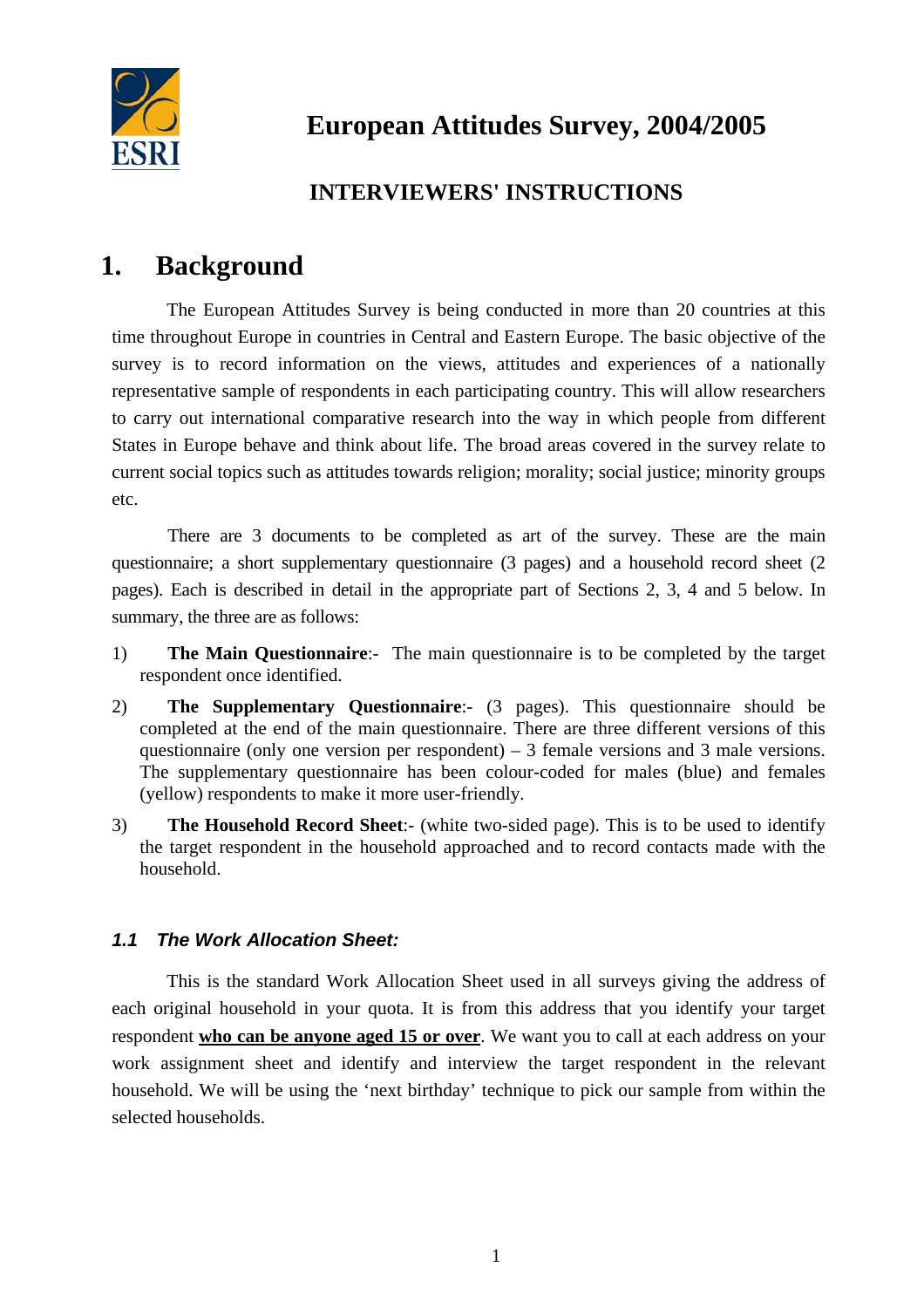#### *1.2 The Target Respondent*

When you make contact with the address given we want you to identify *the person in the household who is currently aged 15 years or more and who has the next birthday* in the household. Those with their next birthday in this month will be first; those whose birthday falls next November will be last to be picked as a target respondent. It is not the age of the household member on his/her next birthday which is important but the order in which these birthday falls. *It is vitally important for the success of the survey that you interview the target respondent and only the target respondent*. If he/she is not available when you call, try to make an appointment and call back at a time when you can interview him/her in person. If the next birthday target respondent is not available when you make initial contact with the household you cannot substitute with another household member who is available and willing to complete the questionnaire with you. *YOU MUST INTERVIEW THE PERSON WHO IS IDENTIFIED AS HAVING THE NEXT BIRTHDAY ON YOUR FIRST CONTACT WITH THE HOUSEHOLD. DO NOT SUBSTITUTE WITH ANOTHER HOUSEHOLD MEMBER.*

Throughout this survey we are interested only in private households. We do not want you to include those living in institutions such as hospitals, nursing homes, convents, seminaries, prisons, etc. If you come across an institution on your work assignment sheet, there is no need to approach it, code as outcome code '17' on your work assignment sheet.

#### *1.3 Contacting the Respondents*

You should call to each address on your work assignment sheet. After introducing yourself give a brief outline of what the survey is about. Have a copy of the brochure to hand which you can use to explain what you are doing.

At all times stress that **this is part of a much larger study which is being conducted throughout all of Europe at the same time**. It is important that we get as good a response as possible. We need to get accurate, reliable and complete information from respondents. Unless we do so we cannot carry out a comparable analysis of the position of Irish respondents relative to their European neighbours.

When you contact the household stress that **complete confidentiality can be guaranteed.** Under no circumstances will any of the information which respondents provide be associated with their name or address. The sort of report which we produce will contain only generalised statistical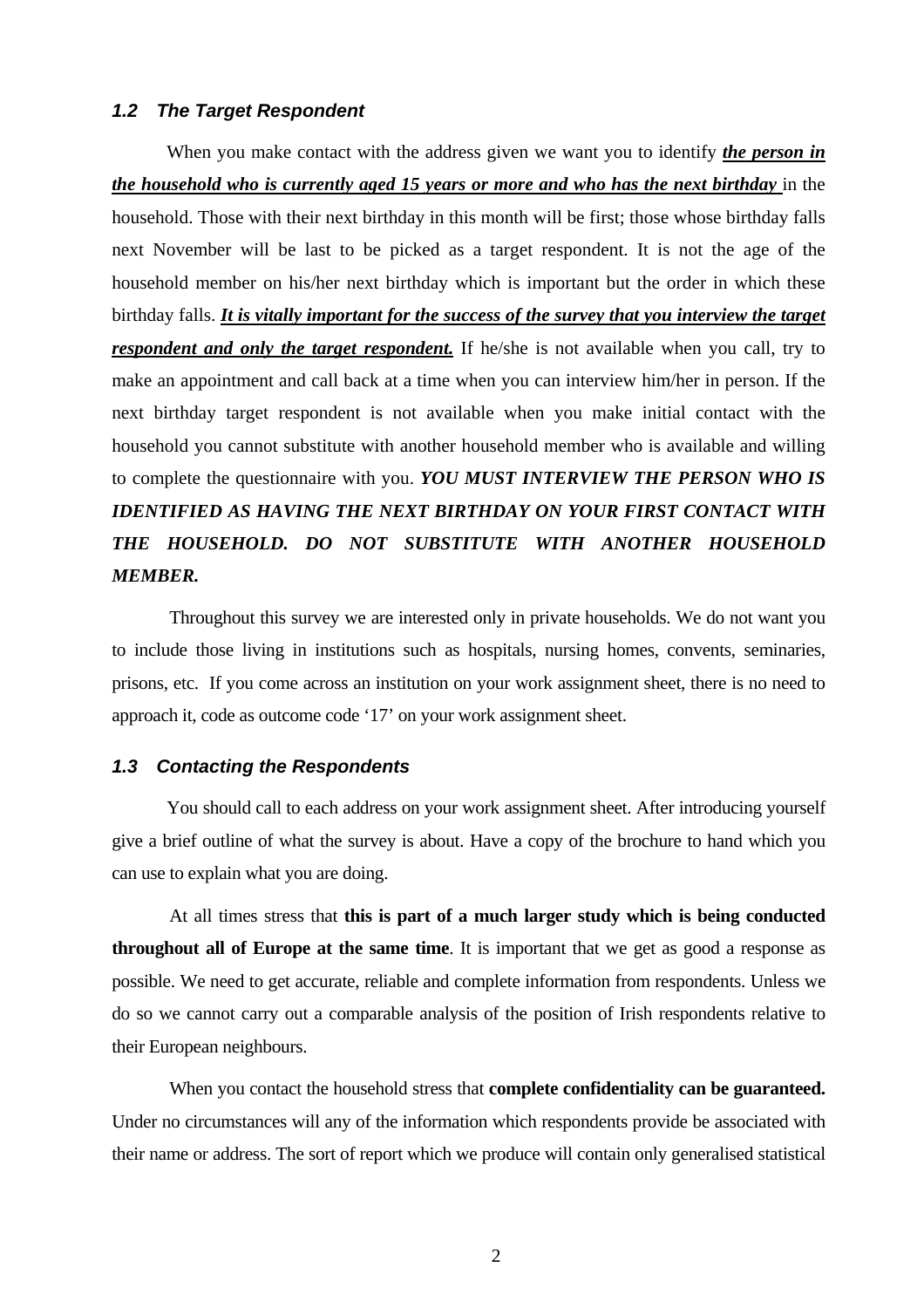information and could not be used, under any circumstances, to identify anyone or relate any details to an individual.

#### *1.4 The Sample*

The sample was selected on a random statistical basis from the national Electoral Register.

## *1.5 The Brochure*

You are supplied with the usual brochure. This provides some brief details on the survey. The main purpose of the brochure, however, is to provide the respondent with a name, contact details and a phone number should they wish to talk to us about the survey after you have left the household. You should have a copy of the brochure in your hand when you first contact the household. Use it to help to describe the survey to the household when you first meet the members. Make sure every respondent has a copy of the brochure before you leave the household.

## *1.6 Prompt 'Cards'*

There are quite a number of prompt cards for this survey. These have been prepared in the form of a small booklet. It is very important that this is used with each respondent so that we can be sure that each respondent in each participating country throughout Europe is provided with the same prompting for each question.

## *2 Household Record Sheet*

The purpose of the household record sheet is to ensure that we get a complete record of all contacts with the address selected. The final outcome on the record sheet is the one that you will transfer to the work assignment sheet.

**Date:** is the date of the approach to the address.

**Time:** time of day approach was made.

- **Mode of contact:** This is whether you telephoned or approached the address in person. The first contact will have to be in person.
- **Identified target respondent:** Although you may identify the target respondent early on in your dealings with the household, you may still need to return to complete an interview.

**Outcome**: should be filled in by you in respect of all approaches to the address.

**A & B:** If you do not manage to get an interview with the target respondent, it would still be very helpful if you can ask questions A, B, C & D. However, if you never even get access to the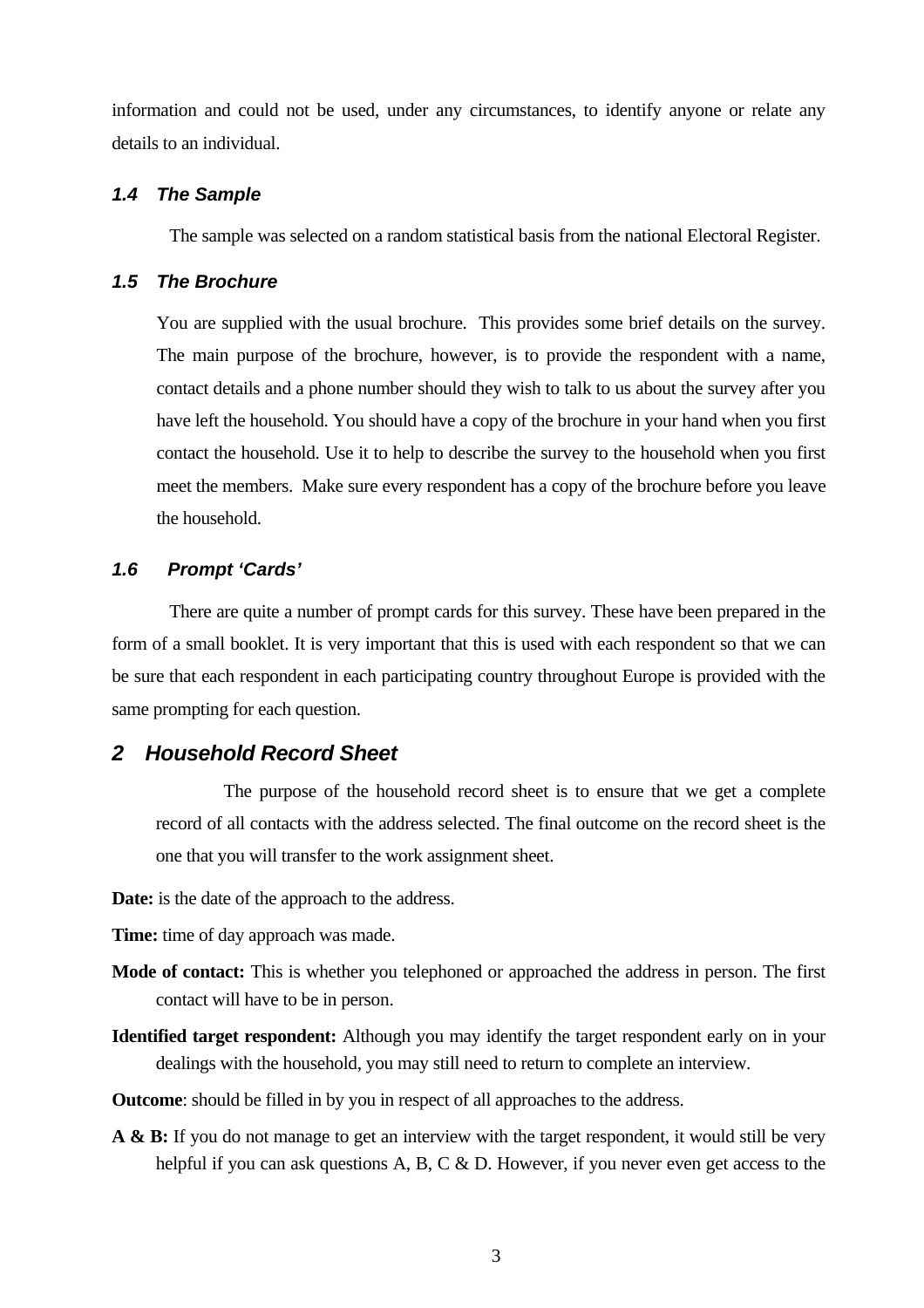household (e.g. if the address given has been demolished - outcome 16), there is no need to try to estimate these answers.

It is important that you should complete the household record sheet in respect of all households on your work assignment sheet – EVEN IF YOU ARE NOT ABLE TO SUCCESSFULLY COMPLETE THE SURVEY WITH THE TARGET RESPONDENT AT THE ADDRESS IN QUESTION. WE NEED YOU TO COMPLETE A HOUSEHOLD RECORD SHEET IN RESPECT OF EACH OF THE HOUSEHOLDS ON YOUR WORK ASSIGNMENT SHEET.

## *3 The Main Questionnaire*

One main questionnaire will be completed in each household by the target respondent. As noted above a valid target respondent is everyone in the household aged 15 years or over and who has the next birthday person in the household. The questionnaire is divided up into six main sections.

**Section A (A1 – A10):** These questions relate to Media and Social Trust.

**Section B (B1 – B58):** These questions relate to politics including political interest, efficacy, trust, electoral and other forms of participation and party allegiance.

**Section C (C1 – C28):** These questions relate to religion, perceived discrimination and national and ethnic identity.

**Section D (D1 – D30):** These questions relate to health and medicine.

**Section E (E1 – E20):** These questions relate to how people feel citizens and members of society should behave..

**Section F (F1 – F70):** These questions include a profile of the household composition, age, sex education and occupational details of the respondent, partner, parents, household income and marital status.

**Section G (G1 to G130):** These questions relate to attitudes towards working inside and outside the home.

## *4 The Supplementary Questionnaire*

### *4.1 General Points*

The supplementary questionnaire should be administered to the target respondent at the end of the main questionnaire. It is to be left to be completed after you have gone with a reply paid envelope and ask the respondent to put it in the post when they have completed it.

There is a total of 6 versions of the supplementary questionnaire, 3 for males and 3 for females. Only one supplementary questionnaire needs to be completed in respect of each main questionnaire completed. The supplementary questionnaires are each numbered F1, F2 F3 for